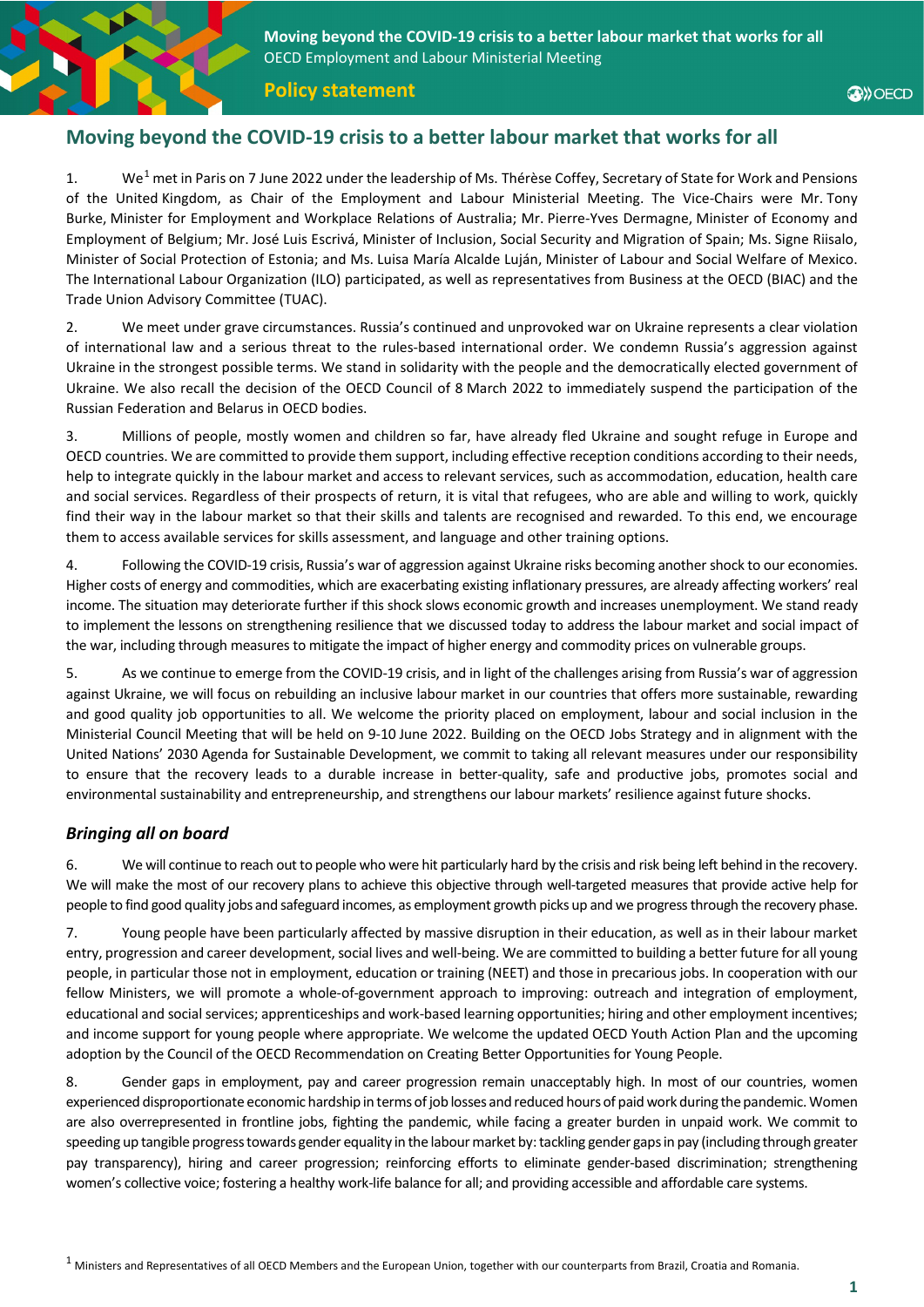**Moving beyond the COVID-19 crisis to a better labour market that works for all** OECD Employment and Labour Ministerial Meeting

**Policy statement**

9. We are also determined to ensure that the labour market recovery benefits all without any discrimination. In particular, we recognise the continued challenges faced by historically disadvantaged groups in our countries, including ethnoracial minorities; indigenous communities; migrants, refugees, and other displaced persons; lesbian, gay, bisexual, transgender, and intersex (LGBTI) people; older persons; and persons with disabilities.<sup>[2](#page-1-0)</sup>

10. We will work with our social partners to make workplaces more inclusive, barrier-free and age-friendly. Giving people greater employment choices at all ages, investing in life-long learning and promoting good practice in managing age diversity in the workplace will improve well-being, company performance and the adequacy and sustainability of our pension systems.

11. We will address gaps in our social protection systems. The COVID-19 crisis has highlighted in particular the weakness of social protection coverage for workers in non-standard forms of employment and for the self-employed in some countries, and the need to ensure adequate social protection for all. We will work towards a more comprehensive coverage, as necessary, for workers in all forms of employment, as well as towards preventing the abusive use of some types of work arrangements to escape social security obligations, taking a gender-sensitive approach.

### *Promoting sustainability and resilience*

12. Together with our fellow Ministers, we are committed to promote the creation of good quality jobs, with a specific focus on socially and environmentally sustainable activities and in sectors such as health, care and education. Improving pay and working conditions for workers in these sectors, often women, will make their careers more attractive and fulfilling for all. We will also seek to improve job quality in non-standard forms of employment, reduce employment discontinuity and income uncertainty, including through better regulatory protections, such as ensuring the correct classification of their employment status and supporting efforts for greater collective representation, as well as through greater access to training. We will also step up efforts to promote responsible business conduct in domestic and global supply chains also drawing from the OECD Guidelines for Multinational Enterprises.

13. Action is necessary to accelerate a just transition towards a low-carbon economy, enhance resilience to climate change and ensure energy security. We will work together with our fellow Ministers and the social partners to help firms and workers take advantage of opportunities in expanding green-economy sectors and for existing jobs in the transition to the green economy.

14. To help people transition to new jobs, we will strengthen the adaptability, accessibility and responsiveness of employment services, activation measures for jobseekers and support measures for companies. This will include greater and responsible use of digital tools for processing claims, registering vacancies, profiling, job matching and identifying training needs, as well as through more systematic evaluation of what works and what does not.

15. Transitioning to new jobs will also require a substantial investment in reskilling and upskilling. We are committed to promoting greater and more equal and effective access to training opportunities, while ensuring that training costs and the benefits of productivity gains are equitably shared among individuals, employers and governments. We will scale up lifelong training and career advice for all, in particular those with low skills, taking account of individual and local needs, including the skills needed for the green and digital transition. We will leverage new technologies to develop gender responsive and evidence-based policies to remove employment barriers, and reduce skill and labour bottlenecks.

### *Paving the way to the new workplace*

16. In the face of the global trends driving changes in the world of work, some of which have been accelerated by the COVID-19 pandemic, we will continue to help individuals and organisations harness the benefits of these changes. At the same time, we stress the importance of people being protected from hazards in the workplace. We are committed to enhancing productivity and inclusion by accompanying the responsible, inclusive and broad-based adoption of human-centred and accessible digital technologies and ethical artificial intelligence (AI) at the workplace through the co-operation of the government, the social partners, and civil society. We believe that employee oriented, flexible working practices (including teleworking) can deliver benefits to both businesses and workers. But we need to ensure that labour rights and standards, including those to protect health and safety at work, are preserved and delivered, and that risks for job quality, workers' worklife balance and well-being are well-managed.

17. We will promote cooperative labour relations and aim to work closely with the social partners to identify the key opportunities and challenges of the new workplace and develop joint responses. We agree on the importance of fostering a continued and inclusive social dialogue, according to national practice, covering new forms of business and workers in nonstandards forms of employment, including platform work. This should seek to: promote correct classification of employment status, labour rights, job quality and access to training; identify the most suitable policy packages; and encourage all stakeholders to contribute, to the extent possible, to their implementation.

<span id="page-1-0"></span> $<sup>2</sup>$  Hungary, Poland and Republic of Türkiye do not subscribe to the description of disadvantaged groups in Paragraph 9 and interpret the disadvantaged groups</sup> in line with their own national context.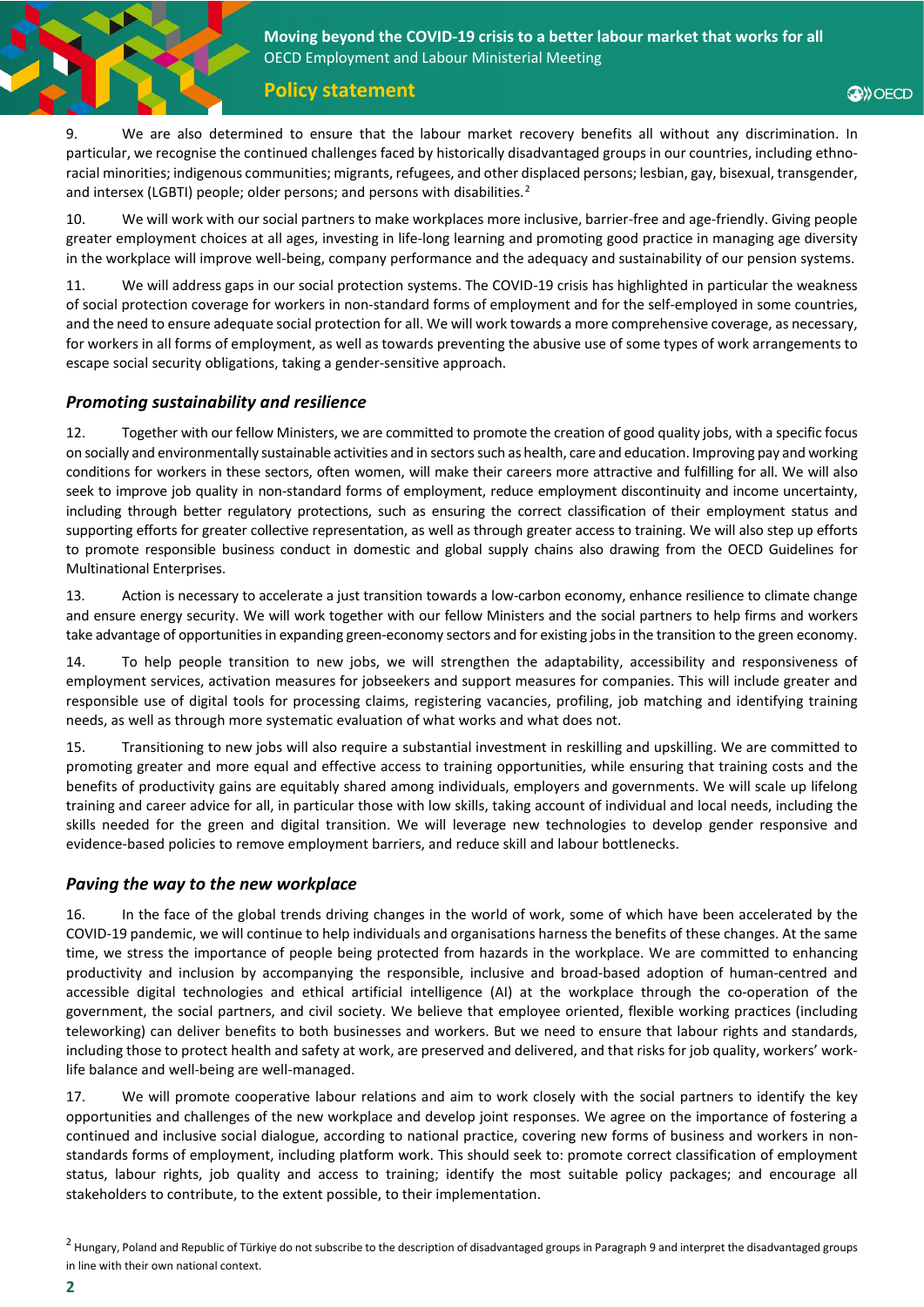

**Policy statement**

# **Annex A. Orientations for Future Work**

A.1. We<sup>[3](#page-2-0)</sup> invite the OECD Employment, Labour and Social Affairs Committee (ELSAC), in collaboration with other relevant OECD Committees, to continue its work in the following areas, subject to sufficient resources being available:

- 1. **Building back better**: Monitor and analyse labour market developments, trends and policy responses in the recovery phase. Provide guidance on the phasing out or transformation of the emergency measures implemented during the crisis with the view to stimulate job creation in sustainable and growing sectors, while continuing to support those most in need and hardest hit by the pandemic. Provide guidance on how existing labour market institutions, employment services and social protection systems must adapt to provide adequate and quality support for workers in non-standard forms of employment. Analyse characteristics, job quality and working conditions of 'essential workers' and identify policy approaches to make their careers more inclusive, attractive and valued by society. Pay particular attention to service sector jobs that rely on interpersonal contact and were hit hardest by the pandemic.
- 2. **A more diverse workplace**: Drawing on individual-level data, deepen the analysis of barriers to gender equality in the workplace, at home (including unpaid and underpaid domestic labour and care) and in the education and training system. Identify the levers to influence firms' practices and further reduce employment and wage gaps by gender in the workplace. Exploit new data sources such as big data and company-level data to monitor labour market discrimination in all its forms. Identify in close cooperation with the social partners effective strategies that promote a more diverse workforce, and notably support the integration of older workers, including through diversity management in workplaces.
- 3. **Proactive skills policies**: Update and expand methodologies to assess how skill demands are changing, also drawing from close to real time, granular data. Identify practices that facilitate worker mobility between firms and locations, including by: using proactive, rather than re-active, reskilling and upskilling policies; increasing digital and green skills; strengthening adult career guidance and the recognition of existing skills, including by considering the migrant perspective; and reducing barriers to training facing those most at risk of skill obsolescence and displacement.
- 4. **Investing in youth**: Implement the updated OECD Youth Action Plan to support countries with evidence-based advice on effective and inclusive policies, and guide countries in the implementation of the forthcoming Recommendation of the Council on Creating Better Opportunities for Young People.

A.2. We also invite the OECD Employment, Labour and Social Affairs Committee to consider developing new strands of work in the following areas, in collaboration with other relevant OECD Committees and subject to sufficient resources being available:

### **5. Strengthening productivity and improving living standards**

- a. **Boosting productivity**: Identify key avenues for employment policy to strengthen productivity growth, including through reducing labour and skill mismatches; training policies; improving working conditions; improving workplace diversity, inclusion and accessibility; adoption of new technologies; regulatory reform; strengthening social dialogue and improving management practices.
- b. **Tackling labour market inequalities**: Analyse geo-spatial (including regional), sectoral and firm-level disparities to develop better policies and tackle systemic root causes of persistent disparities in labour market opportunities and outcomes, including identifying inequalities that trace to any form of systematic discrimination. Based on data availability, consider assessing ethno-racial disparities and discrimination.
- <span id="page-2-0"></span>c. **Labour market concentration**: Investigate shifts in the market power of firms vs. workers in the changing world of work, assess their impact on investment, productivity, job quality, wage growth and in-work poverty. Analyse policy responses such as anti-trust legislation, access to and recognition of the right to collective bargaining and worker representation (e.g. for workers in non-standard jobs), wage floors or minimum income schemes, and evaluating the need for occupational licensing.